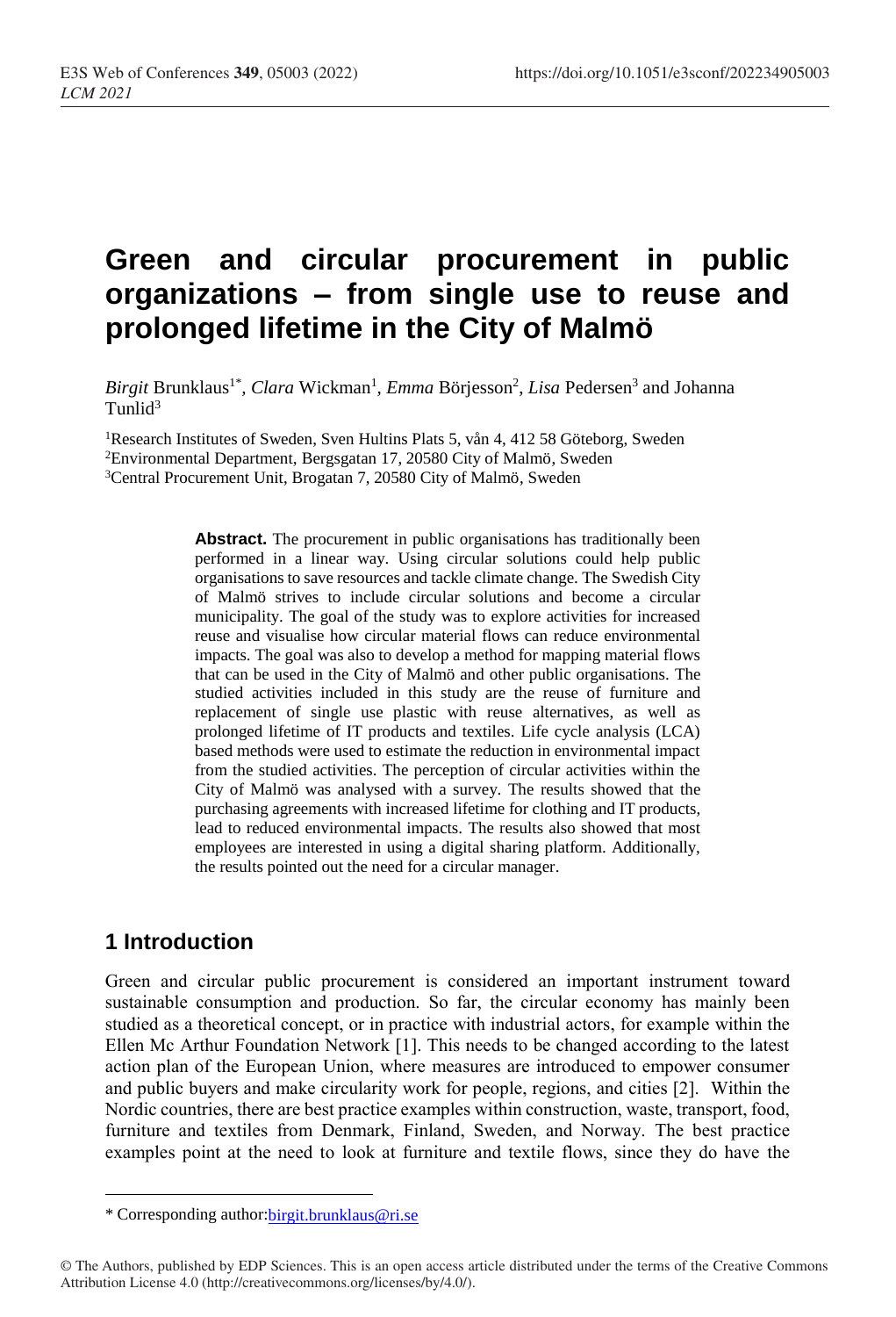greatest potential for increased circularity and reduced environmental impacts, develop circular services for furniture and the potential in textiles due to the quality and the large number of materials [3]. Success factors for increased circularity that have been pointed out are organisational aspects, individual behaviour and operational tools including not only a price, but also other aspects, such as timeliness and costs for public institution, as well as eco-labels and life cycle assessments [4].

The procurement and waste management in public organisations have traditionally been done in a linear way and in separate parts of the organisation, where material flows are seldom connected and recirculated. In practice that means that products seldom are used to their full potential and lifetime, which is a waste of resources. Using green and circular procurement could help public organisations, to save waste and resources and tackle global issues like climate change. The Swedish City of Malmö strives to include green and circular procurement as an instrument for sustainable consumption and become a circular municipality. The goal of this study was to explore activities for increased circularity and visualise how circular material flows can reduce environmental impacts. The goal was also to develop a lifecycle-based method for mapping and assessing circular material flows that can be used in the City of Malmö and other public organisations.

This paper summarizes the main results of the project so far. The **design of the study** is described in section 2, the lifecycle-based **methods** used for mapping and assessing circular material flows in section 3, the **results** from the environmental study and the behavioural study are presented in section 4 and the **conclusions** and **outlook** are presented in section 5.

### **2 Design of the study - Procurement within the City of Malmö**

The design of the study started in spring 2020 with a co-creation workshop at the procurement department in the City of Malmö. Together with representatives from the environmental department and researchers in the field of circular economy several product categories (around 8-10) were discussed and narrowed down to 4 product categories:

- 1. IT products (including the use of computers and smartphones),
- 2. Furniture products (including office products like desk and chair, as well as a sofa),
- 3. Plastic products (including single-use products based on plastic)
- 4. Textile products (including workwear).

The final choice of product categories was based on various aspects, including environmental and financial. The chosen product categories were identified as having large potential to reduce environmental impact and total costs for the City of Malmö, if they would adopt a circular procurement strategy. Some of these product categories are pinpointed in EU's circular plans [2] while furniture and textile products are pinpointed in the Nordic Countries [3]. Regarding plastic products, the EU has only recently banned single use plastic [5]. Through the project, annual procurement and waste statistics have been collected for individual departments and for the City of Malmö as a whole. The data have been analyzed to identify possibilities for increased reuse or prolonged lifetime for the mentioned product categories. The activities chosen in this study are the reuse of furniture and replacement of single use plastic with reusable alternatives, as well as prolonged lifetime of IT products and textiles. The analysis is based on LCA-based methods applied for circularity (chapter 3), an environmental analysis as well as interviews and surveys in the City of Malmö (chapter 4).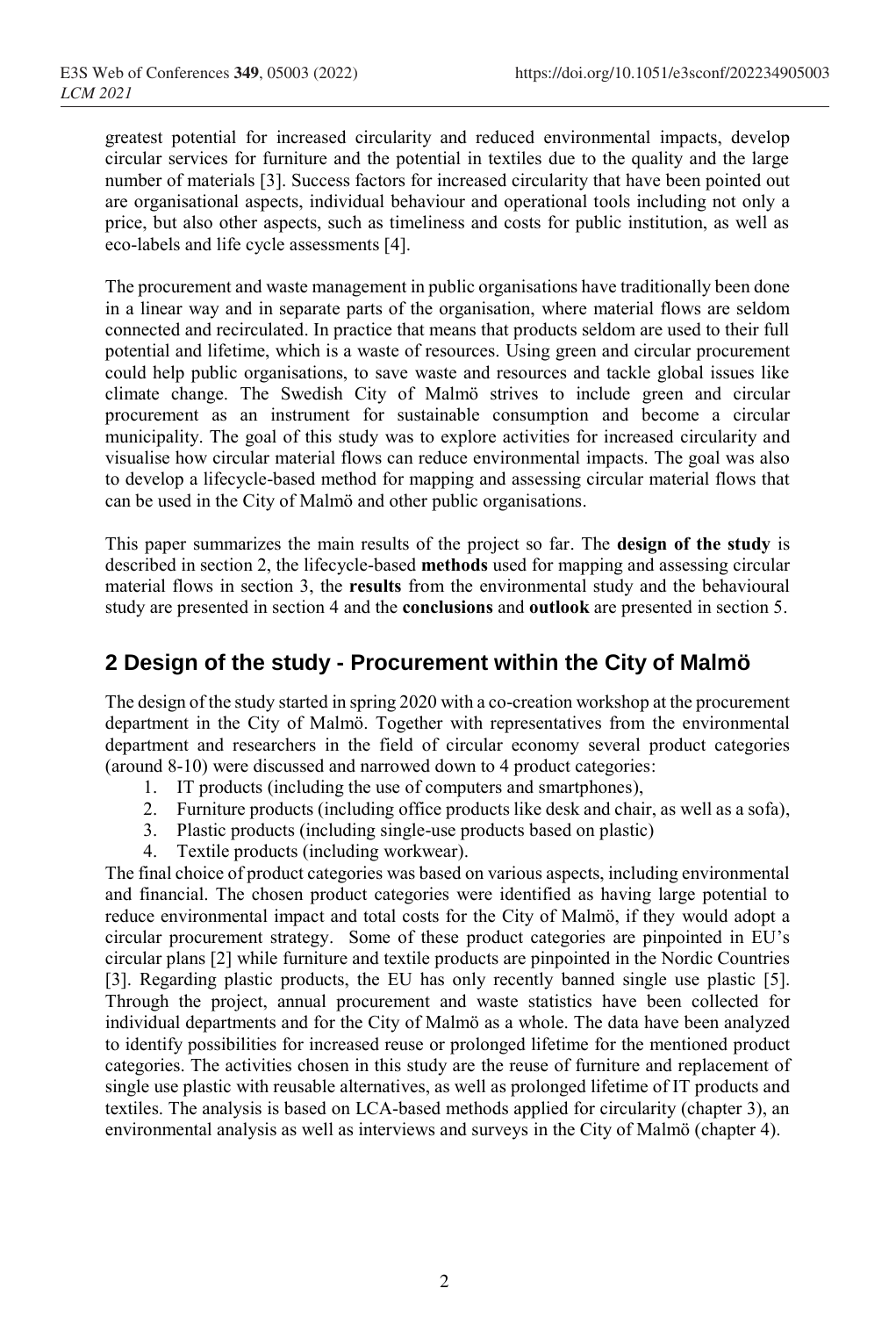### **3 Life cycle-based methods used for circular economy**

#### **3.1 Climate impacts based on Environmental Spend Analysis**

The National Agency for Public Procurement in Sweden has developed a method to help public organizations in the process of collecting, classifying, and analyzing purchasing data. The **"Environmental Spend Analysis (ESA)"** is a method used for purchasing analysis where different environmental factors have been integrated [5], such as the climate factor per Swedish krona (kg CO2eq/SEK). The method is widely used in public organizations in Sweden, currently in use by several cities, such as Helsingborg and Gothenburg. One of the weaknesses of the method is that entire product groups have the same climate factor, which makes the results quite uncertain.

During the project, the City of Malmö wants to test the Environmental Spend Analysis since it is an **easy and fast way** of calculating the climate impacts from purchasing, despite it not being the most reliable one. Today, a reused furniture might cost almost the same as a new one, depending on the country, the age of the product and the purchasing platform. This means the same price refers to different climate impacts (new and reused). The method cannot directly be used for circular products and must be adapted to fit calculations of circular products.

#### **3.2 Resource use based on Lifestyle material footprint**

The Wuppertal institute has developed a method to better understand the material footprint of products [6]. The **"Lifestyle material footprint (LMF)"** is based on the work on material footprint to better understand where the impacts of our lifestyles come from. The material footprint measures the resource use over the complete life cycle of products, services and activities that shape lifestyles. It can be applied in different scales, from individual lifestyle material footprints to the average material footprint per capita in a country. The material footprint is described as "material input per unit of service" (MIPS) and is measured as "total material requirement" (kg TMR). The Wuppertal institute has published a database for different product groups [6]. The database has been used in Sweden by the research institute of Sweden in a previous project "8 ton-society Sweden" [7].

During the project, the researchers from RISE want to test the **lifestyle material footprint** since it is an **easy and fast way** of calculating the resources used per product. Instead of purchased amount of money, here the number of products purchased needs to be collected. Simply by using the number of products used in the City of Malmö, the database can be used as a resource factor (kg TMR/product). However, when testing the method with the City of Malmö, it turned out that there is little information about the number of products purchased, while the money spent is easy to gasp within the electronic system for procurement. The method and database can directly be used for internal management and circular products since the resources used are directly related to the product and the amount of material used.

#### **3.3 Environment impacts based on lifecycle methods**

The international EPD system is a global programme for environmental declarations [8]. Environmental product declaration (EPD) presents transparent, verified, and comparable information about the life-cycle environmental impacts of products and services. There is also a specific climate declaration based on the same calculation rules, verification, and presentation format as for an EPD. The international EPD system has published an opensource database (EPD library) for different product groups (according to product categories).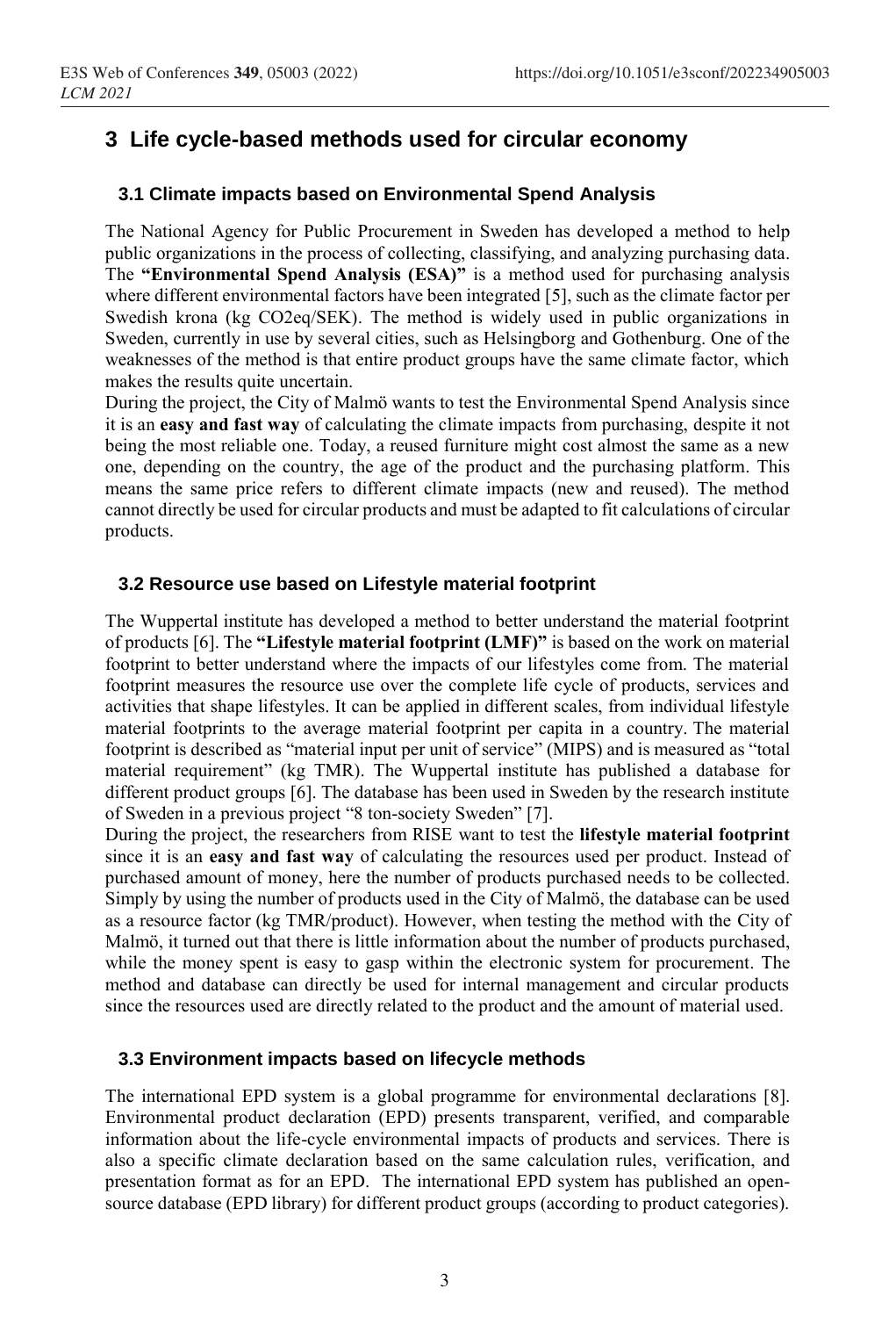The Ecoinvent database including life cycle inventory data has been used here [9]. The datasets in Ecoinvent cover a wide array of products, services, and processes, from building materials to food and from resource extraction to waste management. Ecoinvent is widely considered as the largest, most consistent, and most transparent database on the market.

During the project, the researcher from RISE used the life cycle-based methods and database of **EPD and Eco-invent** since it is the **most reliable way** of calculating a broad range of environmental impacts, such as climate impact and resources and waste used per product. Instead of purchased amount of money, here the number of products purchased needs to be collected. Most reliable is using the number of products used in the City of Malmö, the database can be used as a climate factor (kg CO2eq/product), resource factor (kg TMR/product) and waste factor (kg waste/product). The database of EPD can directly be used for internal management and circular products, while Ecoinvent database needs an in log and a fee. However, the data are not per money spent. Therefore, not as easy to use in procurement, even though its most reliable.

#### **3.4 Other methods based on purchasing and circularity**

There are other methods and tools for circularity as well, directly applicable for purchasing and product development in companies. The C-value is based on economic values and is calculated as follows: C= economic value (reused)/ economic value (new) [11]. A value of 100% means all economic value is from reused materials, like furniture. It is used by an increasing number of producing companies in Sweden. However, these are based on purchasing and allocating economic values to the reused material and not on the actual weight of the materials used. Therefore, the use of such a C-value will only show the goal of reaching economic circularity, not environmental circularity, and circular material flows.

### **4 Results for environmental study and behaviour study**

The environmental study includes data collection on procurement and an environmental analysis on the reduction potential from the studied circular activities. The perception of circular activities within the City of Malmö was analysed with an interview study and an employee survey.

#### **4.1 Data collection on procurement**

Data collection on procurement in the City of Malmö in Sweden has been quite a difficult task, since not all the information was available and had to be collected via suppliers, such as the IT supplier, which had quite good knowledge on both purchased number of products and reused number of products and recycled products. For most of the procurement data, there was little information on product level, such as the quantity of product and waste. For some data, the information had to be recalculated. For other products, the information was only available per supplier, and if there were a lot of suppliers, a lot of handcrafts to collect and recalculate were needed. However, all products had information on the purchase level in general and per supplier. The number of clothing products was also quite easily available (for some suppliers). The City of Malmö has various suppliers for furniture and some department specific contracts for larger suppliers, while the number of furniture was more difficult to grasp. That means that data collection can be a difficult task and need to be planned.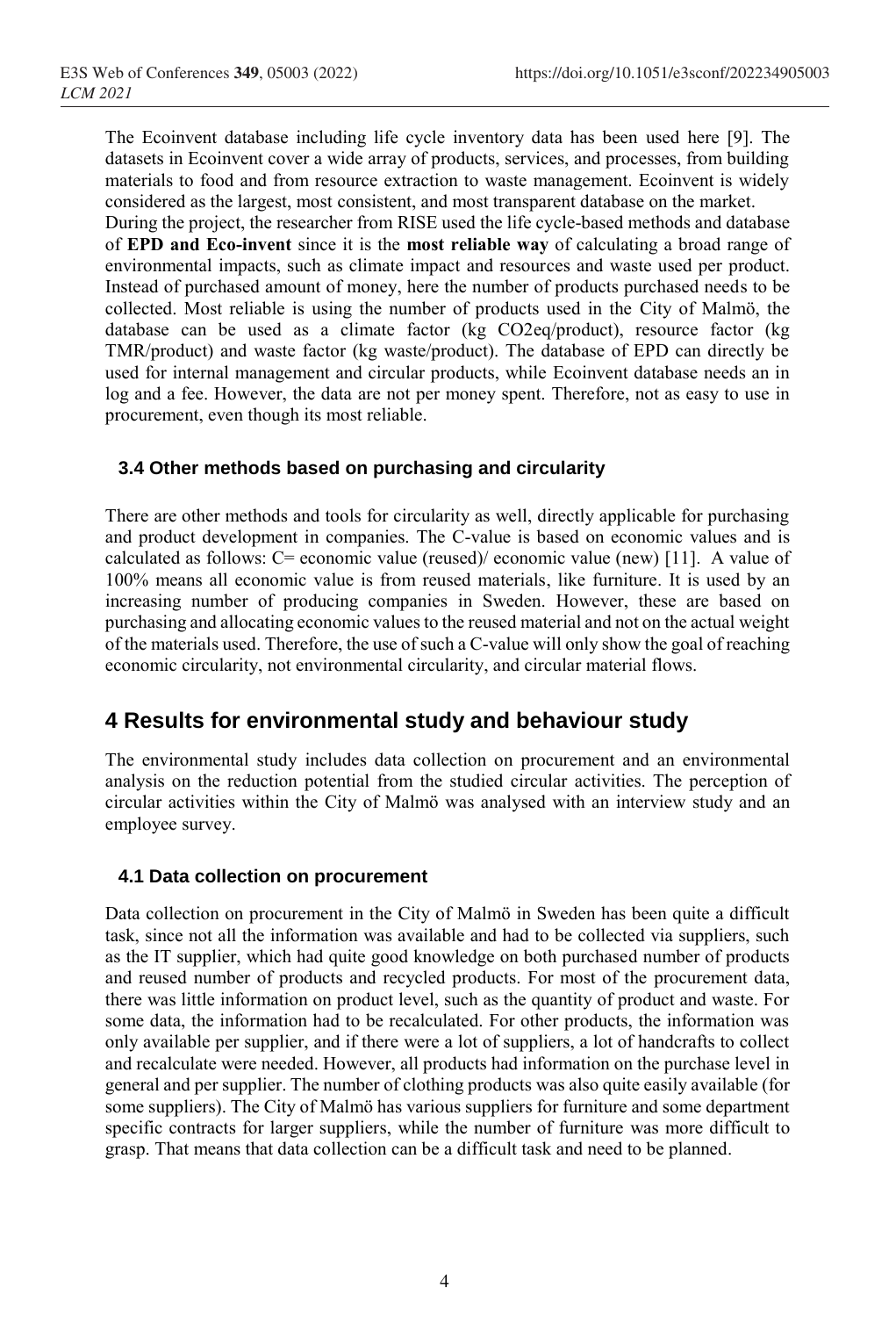### **4.2 Environmental study on prolonged lifetime and increased reuse**

The environmental study includes an analysis on prolonged lifetime for IT products (computers 3-4 years and 4-5 years, mobile phones 2,5-5 years with/without new batteries), as well as an analysis on prolonged lifetime for textile products (from 3 to 4 years). The results for IT products and textile products show that prolonging the lifetime led to 25-50% reduced climate impacts, depending on the lifetime (Figure 1).



**Fig. 1.** Climate impacts and reduction potential for prolonged lifetime (IT and textiles)

Today, the City of Malmö spends a large amount of their procurement on computers and most of the office computers are collected after use (80%). However only 1/3 are reused and 2/3 are recycled. For mobile phones, the number of phones that are collected is quite low (10% of which almost all are recycled). Regarding the procurement of furniture, only 15% of their procurement is on reused furniture. In the future, the City of Malmö strives to spend only 15% on new furniture and 85% on reused furniture, which will lead to a climate reduction potential of more than 80% for the procurement of furniture. Regarding the use of single use plastic, the City of Malmö has started to use glass alternatives, which also lead to a climate reduction potential of more than 80%. This will reduce the use of scarce resources for computers and mobile phones and the amount of waste generated for plastic products in the City of Malmö.

### **4.3 Interview study on prolonged lifetime and sharing**

The interview study with operation manager of IT products revealed some limitation on prolonging the lifetime. The City of Malmö purchases a large number and variety of IT products, which need to be collected, sorted, stored, repaired, and recycled. Prolonging the lifetime means that the City of Malmö needs a larger organization for repairing and operational service. On, the other hand, the employee survey with 253 employees showed that 68% are interested in using a digital platform for sharing, 60% do not need the latest version of furniture and IT products, most of the respondents value the functionality above a new product, 81% want to keep the old products until they are broken, while only a few take measures for prolonged lifetime, such as using protection bags for computer and mobile phones. The survey also shows that 36% would like to spend the saved money from prolonging lifetime and sharing for creating a new job position to advance sustainability. This could be a circular manager that can be asked when sorting, and repairing of products are needed, as suggested in the life cycle management and business strategy literature [12].